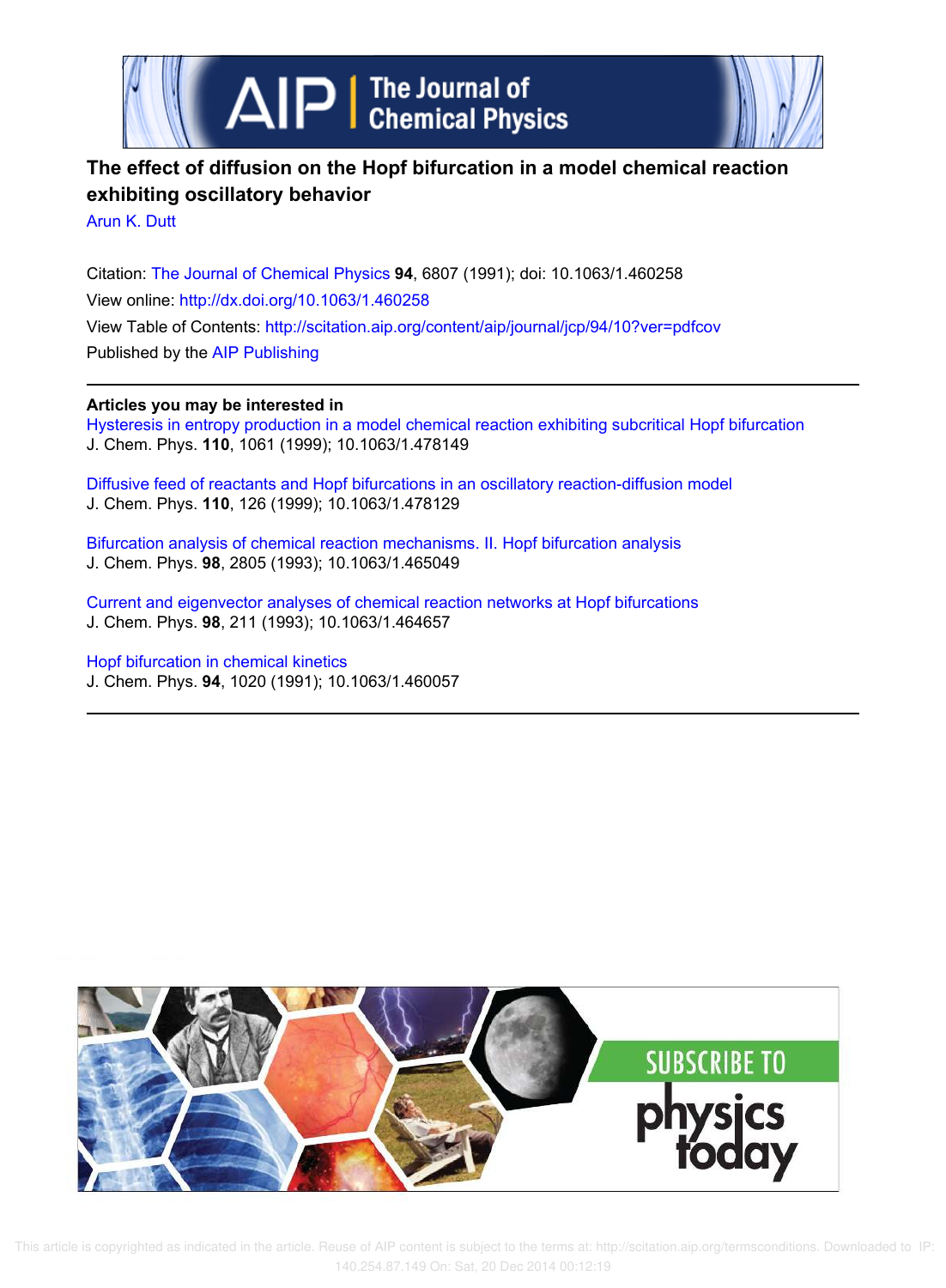# **The effect of diffusion on the Hopf bifurcation in a model chemical reaction exhibiting oscillatory behavior**

Arun K. Dutt<sup>a)</sup>

*Department 0/ Pure Chemistry, Calcutta University,* 92 *A.P.* C. *Road, Calcutta 700009 India and Department o/Chemistry, McGill University, 801 Sherbrooke Street West, Montreal, PQ H3A 2K6 Canada* 

(Received 11 June 1990; accepted 23 January 1991)

The symmetry breaking instability in the irreversible Oregonator model for sufficiently low and unequal diffusion coefficients of its three intermediate species has been investigated using the rate constants of Field and Försterling. The effects of diffusion and the control parameters on the shift of Hopf bifurcation points associated with the emergence of heterogeneous waves of short wavelengths are reported. The results are found to be in good agreement with those obtained by Prigogine *et al.* for Brusselator and Turing models.

### **INTRODUCTION**

Many systems in nature exhibit a symmetry breaking instability through a Hopf bifurcation leading to highly ordered spatiotemporal patterns in far from equilibrium situations.<sup>1,2</sup> The Turing instability with the formation of time independent spatial patterns was predicted theoretically<sup>2,3</sup> in nonlinear reaction-diffusion (RD) models. The Turing instability mechanism requires the diffusion coefficients of the different chemical species to be significantly different, whereas under laboratory conditions, the diffusion coefficients are nearly equal. This makes observation of the Turing instability extremely difficult in RD experiments.<sup>4,5</sup> Nicolis and Prigogine<sup>2</sup> reported patterns in numerical simulations of the Brusselator when the diffusion coefficients differ by a factor of 5. Becker and Field<sup>6</sup> obtained stationary patterns with the Oregonator when the diffusion coefficient of the metal ion catalyst is at least ten times larger than that of the other two species. Pearson and Horsthemke<sup>7</sup> very recently reported a Turing instability with nearly equal diffusion coefficients in the Showalter-Noyes-Bar Eli (SNB)<sup>8</sup> model of the BZ reaction. Another numerical work<sup>9</sup> with evidence of spatiotemporal patterns in a two-variable Vander Pol oscillator-like<sup>10</sup> chemical system has been published.

Most RD experiments have revealed traveling waves including both target patterns and spiral waves.<sup>5,11-18</sup> A few experiments have demonstrated stationary patterns, but the origin of these structures is ambiguous due to the presence of convective and interfacial effects. 19 In this paper we report on the effect of diffusion on the Hopf bifurcation in the irreversible Oregonator model,<sup>20</sup> which leads to symmetry breaking of the homogeneous system.

#### **KINETIC MODEL**

The irreversible Oregonator<sup>20</sup> is represented by the following five steps:

 $A + Y \rightarrow X + P$ (Ml)

$$
X + Y \rightarrow 2P, \tag{M2}
$$

 $A + X \rightarrow 2X + Z$ , (M3)

$$
2X \rightarrow A + P, \tag{M4}
$$

$$
Z \rightarrow fY. \tag{M5}
$$

The kinetic equations for a homogeneous system are

$$
\frac{dx}{dt} = k_1ay - k_2xy + k_3ax - 2k_4x^2,
$$
 (1a)

$$
\frac{dy}{dt} = -k_1ay - k_2xy + fk_5z,\tag{1b}
$$

$$
\frac{dz}{dt} = k_3ax - k_5z,\tag{1c}
$$

where *a, p, x, y* and *z,* represent concentrations of the respective species in mol/ $\ell$ ;  $k_i$  are the rate constants of the forward reactions *i*  $(i = 1 \rightarrow 5)$  and *f* is a stoichiometric factor. We consider that the model is open in the thermodynamic sense and that the concentration of *A* (i.e., *a)* is constant.

One obtains the steady state solution of  $X$  (i.e.,  $x_0$ ) of this homogeneous system from Eq. (2a) by a numerical method using parameters suggested by Field and Försterl $ing<sup>21</sup>$ 

$$
2k_2k_4x_0^2 + [k_2k_3a(f-1) + 2k_1k_4a]x_0
$$
  
- k<sub>1</sub>k<sub>3</sub>a<sup>2</sup>(f+1) = 0. (2a)

If the steady state value  $x_0$  is known for a given value of f and  $k_5$  one can calculate the corresponding values of  $y_0$  and  $z_0$ using Eqs.  $(2b)$  and  $(2c)$ :

$$
y_0 = f k_3 a x_0 / (k_1 a + k_2 x_0)
$$
 (2b)

$$
z_0 = k_3 a x_0 / k_5. \tag{2c}
$$

We now include diffusion coefficients  $D_x$ ,  $D_y$ , and  $D_z$  into the kinetic differential equations [Eqs. (1)]. Therefore, we have

$$
\delta x/\delta t = k_1 a y - k_2 x y + k_3 a x - 2k_4 x^2 + D_x (\delta^2 x/\delta r^2),
$$
\n(3a)

$$
\delta y/\delta t = -k_1 a y - k_2 x y + f k_5 z + D_y (\delta^2 y/\delta r^2), \qquad (3b)
$$

$$
\delta z/\delta t = k_3 a x - k_5 z + D_z (\delta^2 z/\delta r^2). \tag{3c}
$$

We consider space as well as the time dependent perturbation using *r* as the geometric coordinate such that

a) Present address: Physical Chemistry Division, National Chemical Laboratory, Pune 411008, India.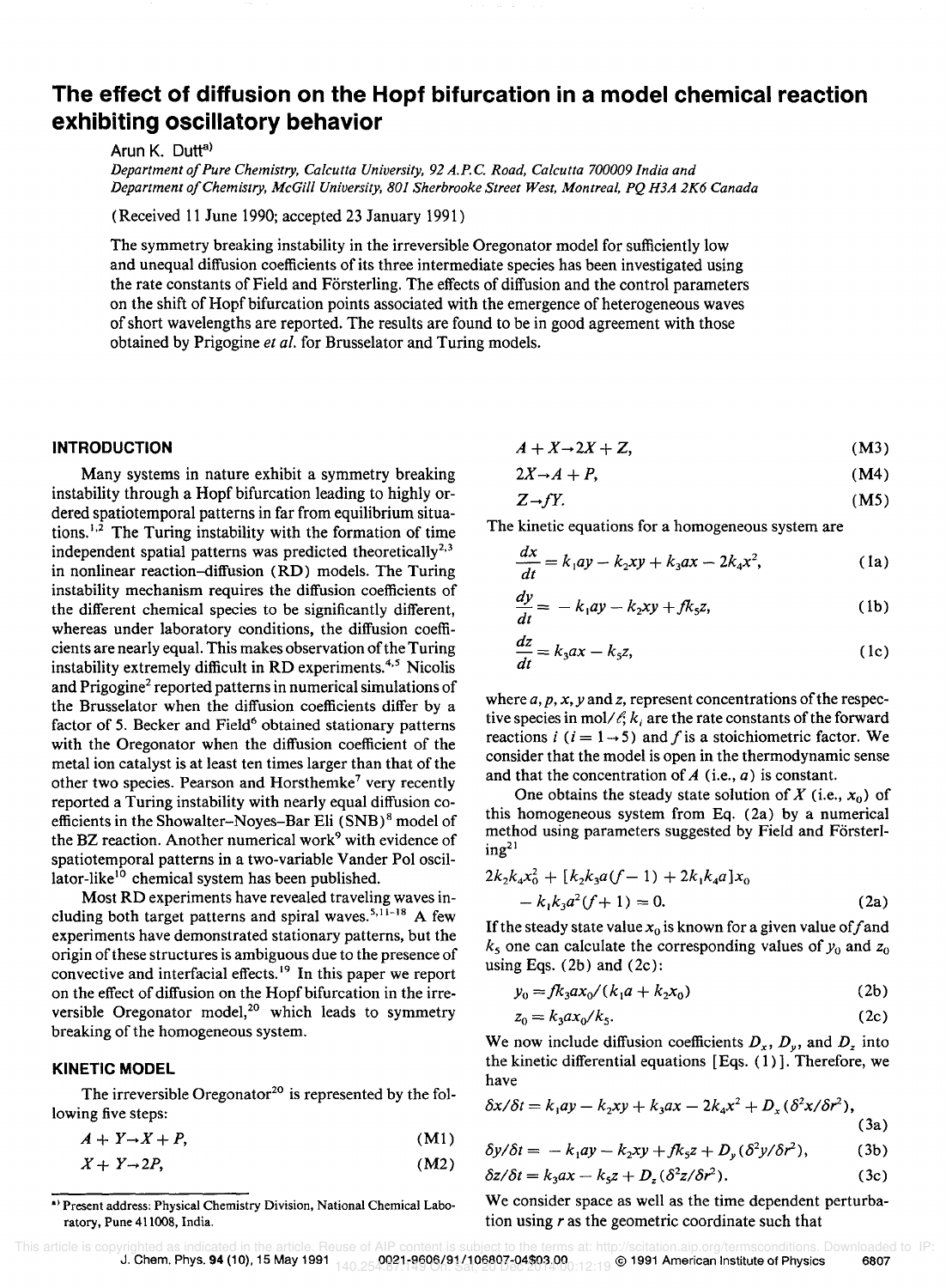$$
x - x_0 = \delta x \exp(\omega t + ir/\lambda),
$$
  
\n
$$
y - y_0 = \delta y \exp(\omega t + ir/\lambda),
$$
  
\n
$$
z - z_0 = \delta z \exp(\omega t + ir/\lambda),
$$
\n(4)

where  $\lambda$  is the wavelength of the inhomogeneity;  $\omega$  the characteristic exponent and

$$
|\delta x/x_0| \ll 1, \quad |\delta y/y_0| \ll 1, \quad |\delta z/z_0| \ll 1. \tag{4a}
$$

Substituting the values of  $x, y$ , and  $z$  from Eqs. (4) into the kinetic differential Eqs.  $(3a)-(3c)$ , one obtains

$$
(\omega + k_2 y_0 - k_3 a + 4k_4 x_0 + D_x/\lambda^2) \delta x
$$
  
+ 
$$
(k_2 x_0 - k_1 a) \delta y = 0
$$
 (5a)

$$
(k_2y_0)\delta x + (\omega + k_1a + k_2x_0 + D_y/\lambda^2)\delta y - (fk_s)\delta z = 0
$$
\n(5b)

$$
(k_3a)\delta x - (\omega + k_5 + D_z/\lambda^2)\delta z = 0.
$$
 (5c)

Therefore, the corresponding characteristic equation is given by

$$
\omega^3 + a_2 \omega^2 + a_1 \omega + a_0 = 0,\tag{6}
$$

where

$$
a_2 = k_1 a + k_2 x_0 + D_y / \lambda^2 + k_2 y_0 - k_3 a + 4k_4 x_0 + D_x / \lambda^2
$$
  
+  $k_5 + D_z / \lambda^2$ , (6a)  

$$
a_1 = (k_5 + D_z / \lambda^2)(k_1 a + k_2 x_0 + D_y / \lambda^2 + k_2 y_0 - k_3 a + 4k_4 x_0 + D_x / \lambda^2) + (k_1 a + k_2 x_0 + D_y / \lambda^2)
$$
  
 $\times (k_2 y_0 - k_3 a + 4k_4 x_0 + D_x / \lambda^2)$   
-  $k_2 y_0 (k_2 x_0 - k_1 a)$ , (6b)

$$
a_0 = (k_1a + k_2x_0 + D_y/\lambda^2)(k_2y_0 - k_3a + 4k_4x_0 + D_x/\lambda^2)(k_5 + D_z/\lambda^2) - (k_2x_0 - k_1a) \times (k_2k_5y_0 + k_2y_0D_z/\lambda^2 - f k_3k_5a).
$$
 (6c)

The steady state  $(x_0, y_0, z_0)$  becomes unstable when the real part of the complex characteristic exponent is positive and the periodic behavior can grow to a finite amplitude. When the real part of the complex characteristic exponent  $(\omega)$  is zero, this is the Hopf bifurcation, and in this case the coefficients of the characteristic equation should satisfy the following relationship:

$$
a_2a_1 = a_0. \tag{7}
$$

Therefore, one obtains

$$
(k_1a + k_2x_0 + D_y/\lambda^2 + k_2y_0 - k_3a + 4k_4x_0 + D_x/\lambda^2 + k_5 + D_z/\lambda^2) [(k_5 + D_z/\lambda^2)(k_1a + k_2x_0 + D_y/\lambda^2 + k_2y_0 - k_3a + 4k_4x_0 + D_x/\lambda^2) + (k_1a + k_2x_0 + D_y/\lambda^2)(k_2y_0 - k_3a + 4k_4x_0 + D_x/\lambda^2) - k_2y_0(k_2x_0 - k_1a)]
$$
  
=  $(k_1a + k_2x_0 + D_y/\lambda^2)(k_2y_0 - k_3a + 4k_4x_0 + D_x/\lambda^2)(k_5 + D_z/\lambda^2)$   
-  $(k_2x_0 - k_1a)(k_2k_3y_0 + k_2y_0D_z/\lambda^2 - f_kk_3k_3a).$  (8)

#### **RESULT AND DISCUSSION**

As described above, Eq. (8) represents the Hopf bifurcation in this reaction-diffusion system. To study the effect of diffusion on the Hopf bifurcation, we find it necessary to construct<sup>20</sup> the Hopf curve in the homogeneous system [assuming zero diffusion coefficients in Eq. (8) ] for parameters suggested by Field and Försterling.<sup>21</sup> Figure 1 represents the Hopf line in  $(f-k_5)$  plane, which separates the unstable and stable regions.

#### **Equal diffusion coefficients**

For equal diffusion coefficient values of the intermediates *X, Y,* and Z, Eq. (8) takes the form

$$
d3 + (p + k5)d2 + 0.25(3pk5 + p2+ k52 + pq - q2 - rs)d + (1/8)\times (p2k5 + p2q - q2p - pr5 + k52p - fk5st) = 0,
$$
 (9)

where

$$
D_x / \lambda^2 = D_y / \lambda^2 = D_z / \lambda^2 = D / \lambda^2 = d,
$$
 (9a)

$$
k_1a + k_2x_0 + k_2y_0 - k_3a + 4k_4x_0 = p,\t\t(9b)
$$

$$
k_1a + k_2x_0 = q,\t\t(9c)
$$

$$
k_2 y_0 - k_3 a + 4k_4 x_0 = p - q,\t\t(9d)
$$



FIG. I. Stability diagram of the homogeneous irreversible Oregonator model in *f-k,* plane. Stable and unstable regions are separated by Hopf curve. The extreme points of the unstable region are  $(0.50, 2.88 \times 10^{-3})$ ,  $(2.41,$  $5.1 \times 10^{-4}$ ) and (1.01, 1.9396), respectively;  $a = 0.06$  (parameters from Ref. 21).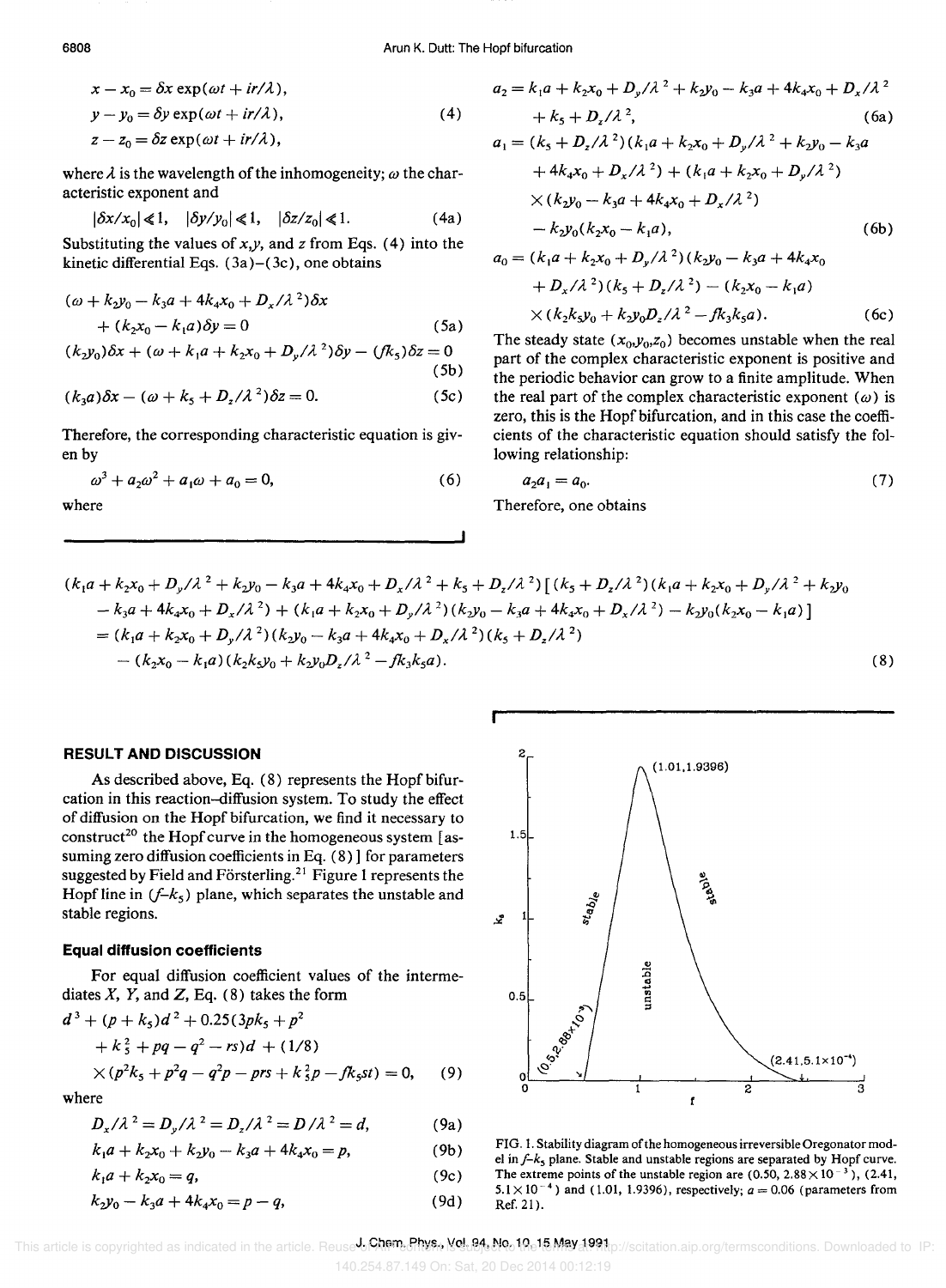

FIG. 2. Hopf bifurcation surface as  $D/\lambda^2$  vs f plots for three values of  $k_{5}$ ;  $a = 0.06$  (parameters from Ref. 21).

$$
k_2 y_0 = r,\tag{9e}
$$

$$
k_2x_0 - k_1a = s,\t\t(9f)
$$

$$
k_3 a = t. \tag{9g}
$$

Equation (9) is solved numerically using parameters from Ref. 21. Since the effect of diffusion manifests itself by creating inhomogeneity, we find it useful to construct the Hopf curves for  $D/\lambda^2$  vs  $f$  (Fig. 2) and  $d/\lambda^2$  vs  $k_5$  (Fig. 3) at different values of  $k_5$  and  $f$ , respectively. Figure 2 demonstrates that for equal diffusion coefficient values of the chemical species, the Hopf bifurcation may generate inhomogeneous waves of small wavelength only when the values of the diffusion coefficients lie within a range of small values. When the diffusion coefficients are not small, the Hopf bifurcation mayor may not take place, and in the former case it will create an inhomogeneity of very large wavelength. This means that for large diffusion coefficient values there is high possibility that no symmetry breaking of the **RD** system will



FIG. 3. Hopf bifurcation surface as  $D/\lambda^2$  vs  $k_5$  plots for four values of  $f$ ;  $a = 0.06$  (parameters from Ref. 21).

take place even if there is Hopf bifurcation. It is also evident from this diagram that the Hopf boundaries could be shifted by changing the parameters f and  $k<sub>5</sub>$  suitably. For a certain value of  $f, k_5 = 1$  will produce waves of longer wavelength than at  $k_5 = 0.1$ .

Figure 3 shows that as  $k<sub>s</sub>$  increases, the Hopf bifurcation takes place for lower values of  $D/\lambda^2$ , i.e., for the same values of *D* the wavelength of the inhomogeneity generated at the Hopf point due to the coupling of chemical reaction and diffusion effects increases as  $k<sub>5</sub>$  increases. This result is in agreement with Fig. 2.

#### **Different diffusion coefficients**

From Eq. (8) we have,  $b_6\lambda^6 + b_4\lambda^4 + b_2\lambda^2 + b_0 = 0,$ (10)

where

**I** 

$$
b_{6} = (k_{1}a + k_{2}x_{0} + k_{2}y_{0} - k_{3}a + 4k_{4}x_{0} + k_{5})[k_{1}k_{5}a + k_{2}k_{5}x_{0} + k_{2}k_{5}y_{0} - k_{3}k_{5}a + 4k_{4}k_{5}x_{0}
$$
  
+  $(k_{1}a + k_{2}x_{0})(k_{2}y_{0} - k_{3}a + 4k_{4}x_{0}) - k_{2}^{2}x_{0}y_{0} + k_{1}k_{2}ay_{0}]$   
-  $k_{5}(k_{1}a + k_{2}x_{0})(k_{2}y_{0} - k_{3}a + 4k_{4}x_{0}) + (k_{2}x_{0} - k_{1}a)(k_{2}k_{5}y_{0} - fk_{3}k_{5}a),$   
 $b_{4} = (k_{1}a + k_{2}x_{0} + k_{2}y_{0} - k_{3}a + 4k_{4}x_{0} + k_{5})[k_{5}(D_{x} + D_{y}) + (k_{1}a + k_{2}x_{0} + k_{2}y_{0} - k_{3}a + 4k_{4}x_{0})D_{z}$   
+  $(k_{1}a + k_{2}x_{0})D_{x} + (k_{2}y_{0} - k_{3}a + 4k_{4}x_{0})D_{y}] + (D_{x} + D_{y} + D_{z})[k_{1}k_{5}a + k_{2}k_{5}x_{0} + k_{2}k_{5}y_{0} - k_{3}k_{5}a$   
+  $4k_{4}k_{5}x_{0} + (k_{1}a + k_{2}x_{0})(k_{2}y_{0} - k_{3}a + 4k_{4}x_{0}) - k_{2}^{2}x_{0}y_{0} + k_{1}k_{2}ay_{0}] - [k_{5}D_{x}(k_{1}a + k_{2}x_{0})$   
+  $k_{5}D_{y}(k_{2}y_{0} - k_{3}a + 4k_{4}x_{0}) + D_{z}(k_{1}a + k_{2}x_{0})(k_{2}y_{0} - k_{3}a + 4k_{4}x_{0}) - D_{z}k_{2}y_{0}(k_{2}x_{0} - k_{1}a)]$ , (10b)  
 $b_{2} = (k_{$